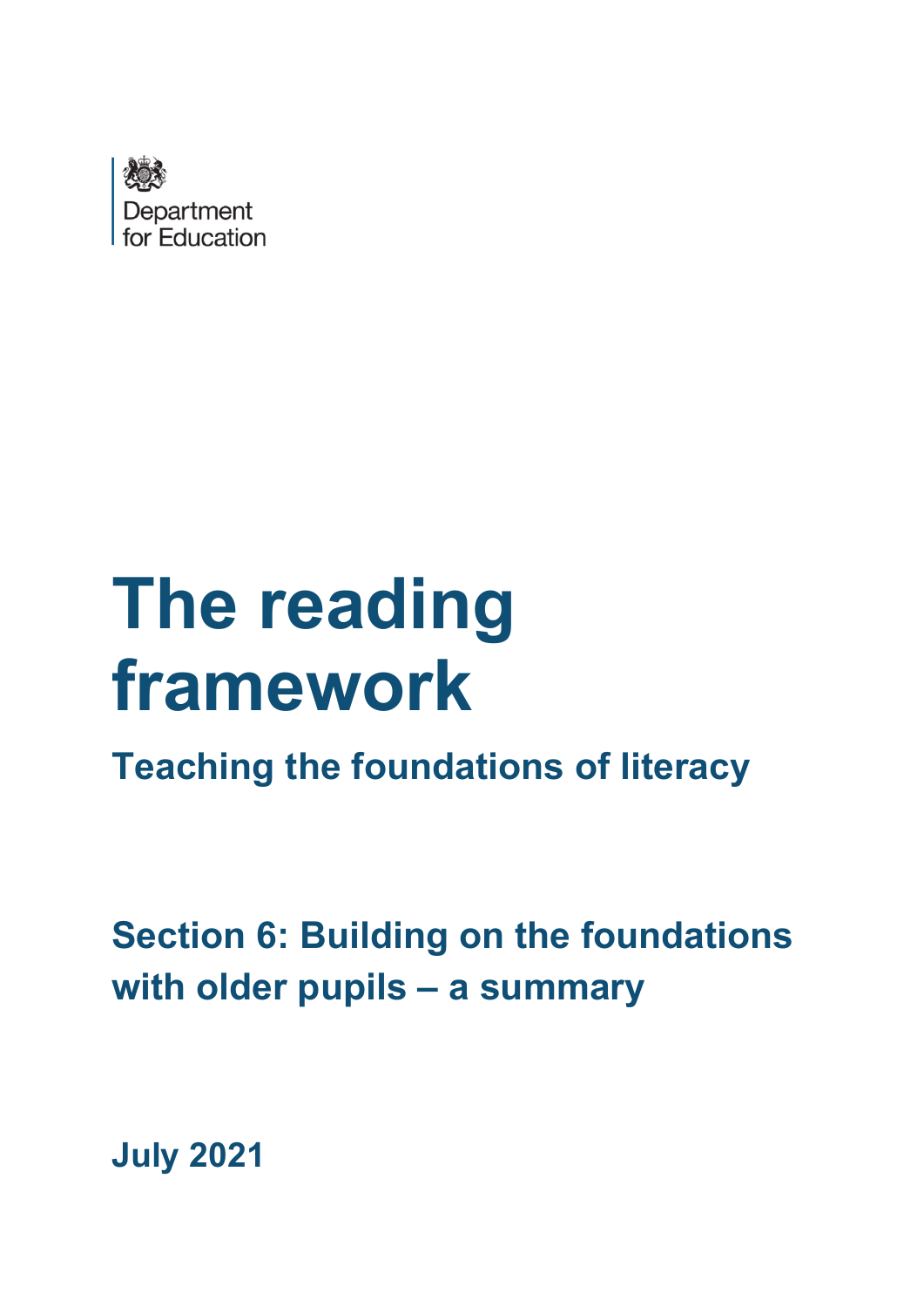## **Contents**

[Section 6: Building on the foundations with older pupils – a summary](#page-2-0) 2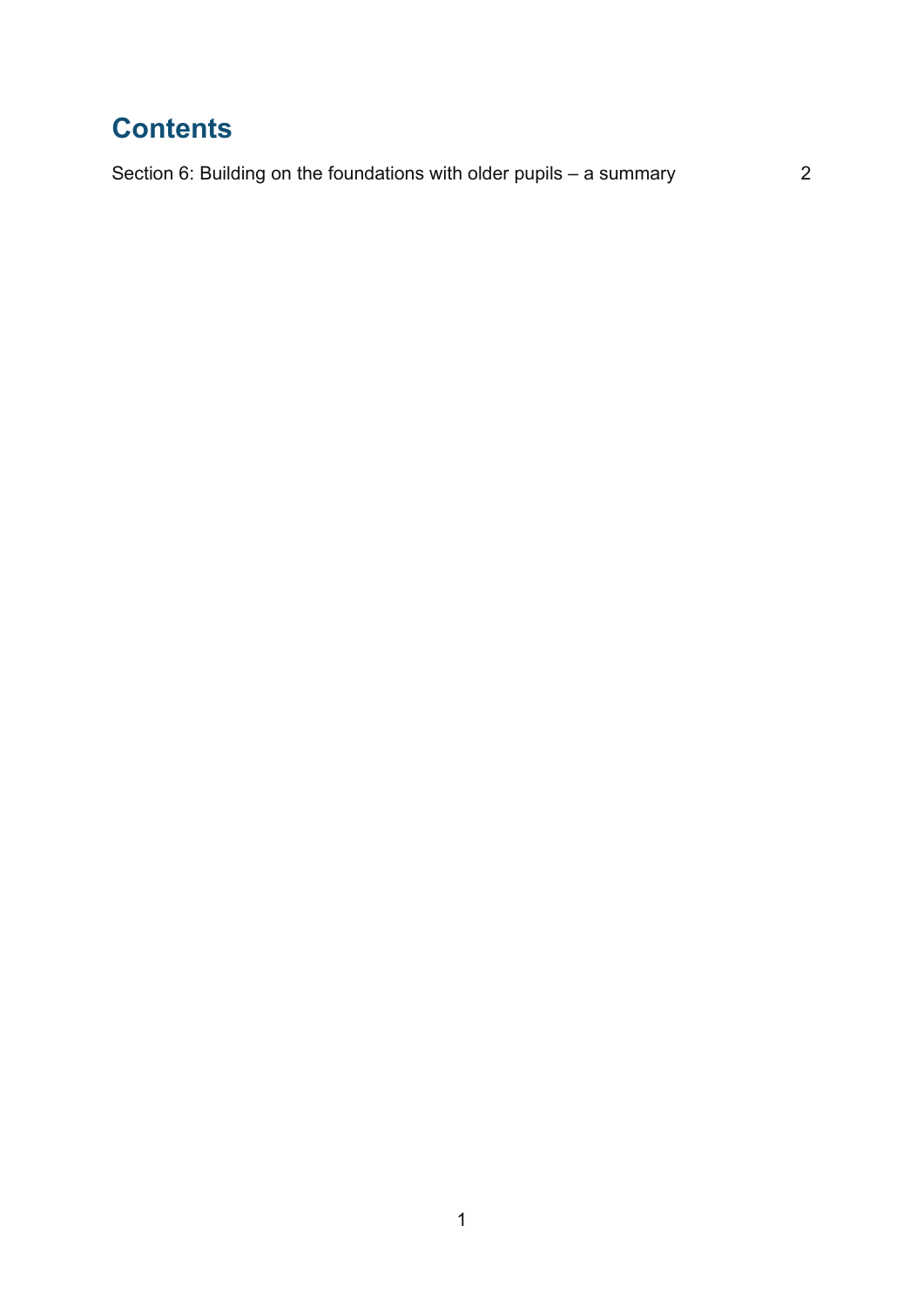## <span id="page-2-0"></span>**Section 6: Building on the foundations with older pupils – a summary**

This document has been about the foundations of reading and writing. When these are secure, pupils can decode (see [Section 1\)](https://www.gov.uk/government/publications/the-reading-framework-teaching-the-foundations-of-literacy) most written words and understand them in the context of age-appropriate literature and non-fiction. They can also write what they want to say in a way that others can read.

With a strong start in Reception and year 1, pupils' word reading and spelling rapidly become more accurate and automatic. Teachers can then spend more time developing pupils' reading comprehension and written composition. They should continue to read aloud to pupils every day to enhance their enjoyment of literature, increase their vocabulary and develop their language comprehension.

Pupils should read often, in English lessons and across the curriculum: to learn from their reading, to read for pleasure and for specific purposes, and – with practice – to become more fluent, since fluency is important for comprehension.

As their reading becomes more fluent, the need for a systematic phonics programme[1](#page-2-1) for reading reduces. Spelling, however, is more difficult than decoding, because the same sound can be spelt in different ways. An effective spelling programme will therefore continue to teach further correspondences between phonemes and graphemes. For example, pupils might learn that /u/ is spelt with 'ou' in 'young', 'touch', 'double', 'trouble' and 'country'. As they make progress with spelling, the emphasis moves to learning about morphemes, that is prefixes, suffixes and root words. For instance, when pupils have learnt the prefix 'inter–', the suffix '–ion' and the root word 'act', they can read and spell 'interaction'.

To help them to learn to spell the new words they meet across the curriculum, teachers should draw pupils' attention to any unusual correspondences between spelling and sound. For example, in science, the teacher should draw attention briefly to how the word 'circuit' is pronounced, how the letters correspond to the sounds and the unusual spelling of 'ui' for /i/.

When pupils can form letters correctly and easily, they should be taught how to join them and should practise their handwriting to increase its fluency, legibility and quality.

Grammar and punctuation become more important in teaching writing as pupils' spelling and handwriting improve. Sentence dictation that includes the words pupils

<span id="page-2-1"></span><sup>&</sup>lt;sup>1</sup> See 'Systematic synthetic phonics (SSP) programmes' in **Section 3**, and 'Appendix 7: Guidance for choosing a phonics programme' in [The reading framework: teaching the foundations of literacy.](https://www.gov.uk/government/publications/the-reading-framework-teaching-the-foundations-of-literacy)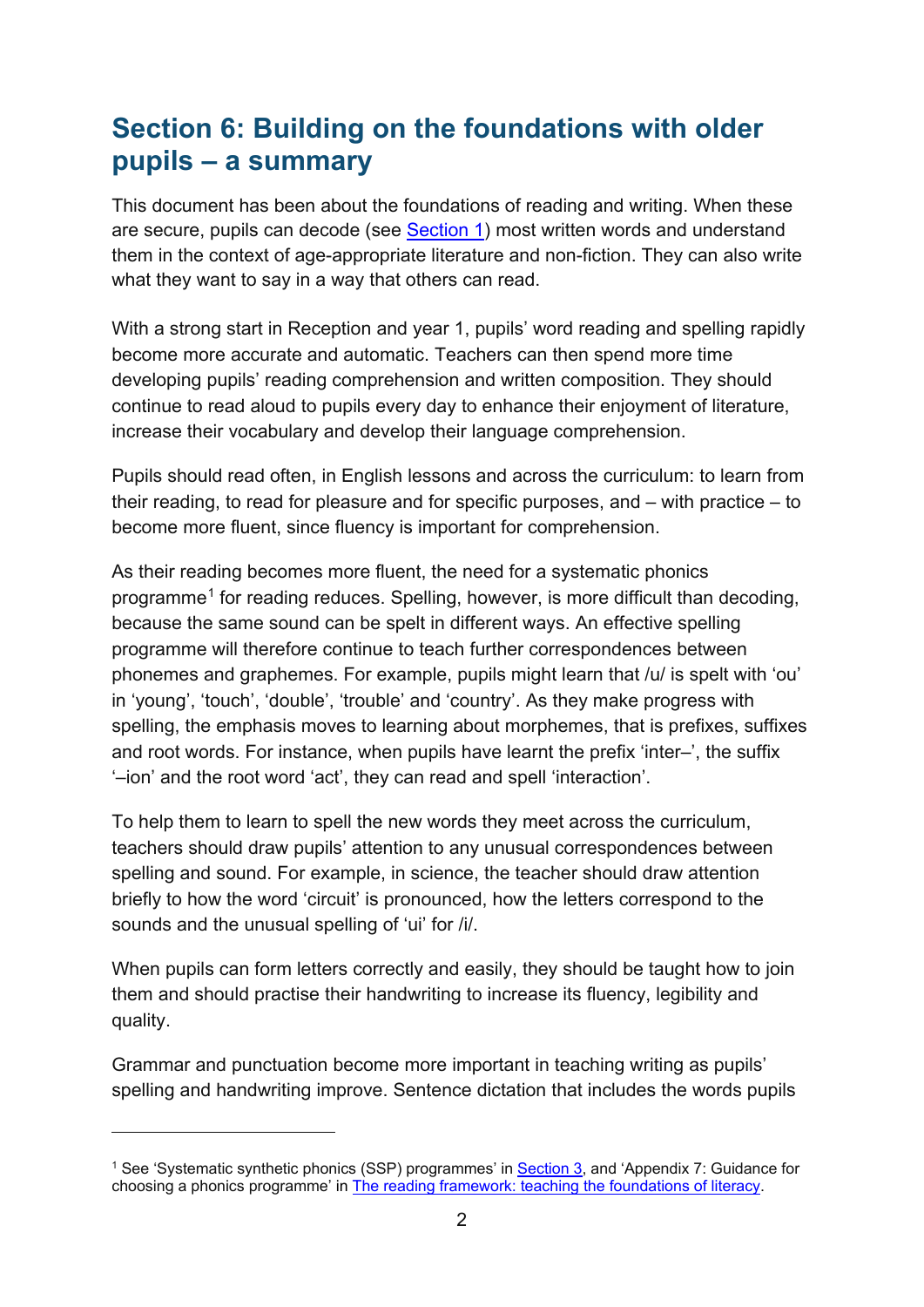have been taught to spell is effective in helping them to consolidate spelling, handwriting and punctuation.